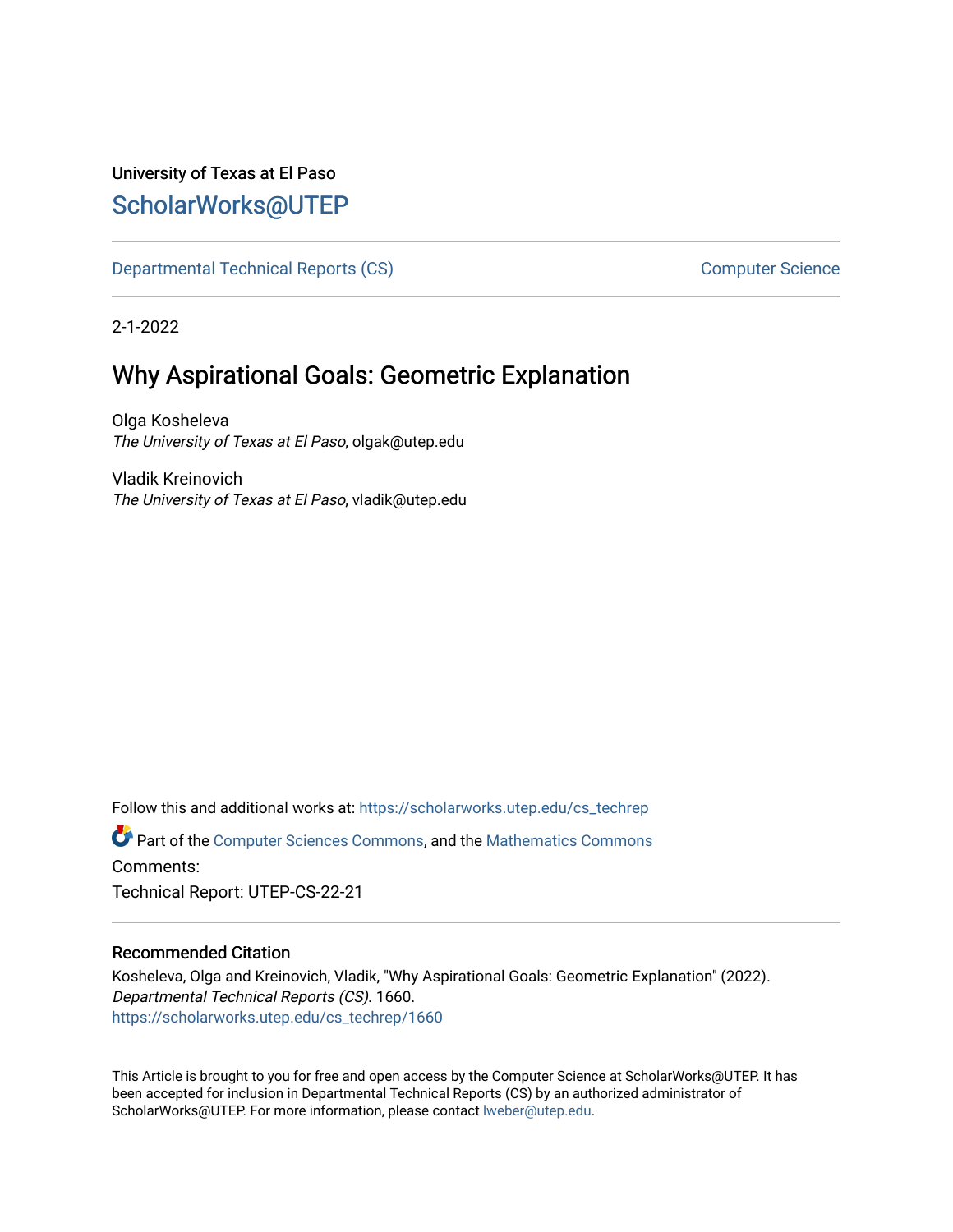## **Why Aspirational Goals: Geometric Explanation**

Olga Kosheleva and Vladik Kreinovich

**Abstract** Business gurus recommend that an organization should have, in addition to clearly described realistic goals, also additional aspirational goals – goals for which we may not have resources and which most probably will not be reached at all. At first glance, adding such a vague goal cannot lead to a drastic change in how the company operates, but surprisingly, for many companies, the mere presence of such aspirational goals boosts the company's performance. In this paper, we show that a simple geometric model of this situation can explain the unexpected success of aspirational goals.

#### **1 What Are Aspirational Goals**

Business gurus recommend that, in addition to realistic achievable goals, organizations and people should also have *aspirational* goals: goals which may never be achieved, goals for which we do not have resources to achieve – and maybe never have such resources; see, e.g., [1].

For example, a small-size US university may have realistic goals of becoming the best of small-size universities in its state or even in the US as a whole, but its aspirational goal may be to overcome MIT and other top schools and become the world's top university.

Olga Kosheleva and Vladik Kreinovich

University of Texas at El Paso, El Paso, Texas 79968, USA e-mail: olgak@utep.edu, vladik@utep.edu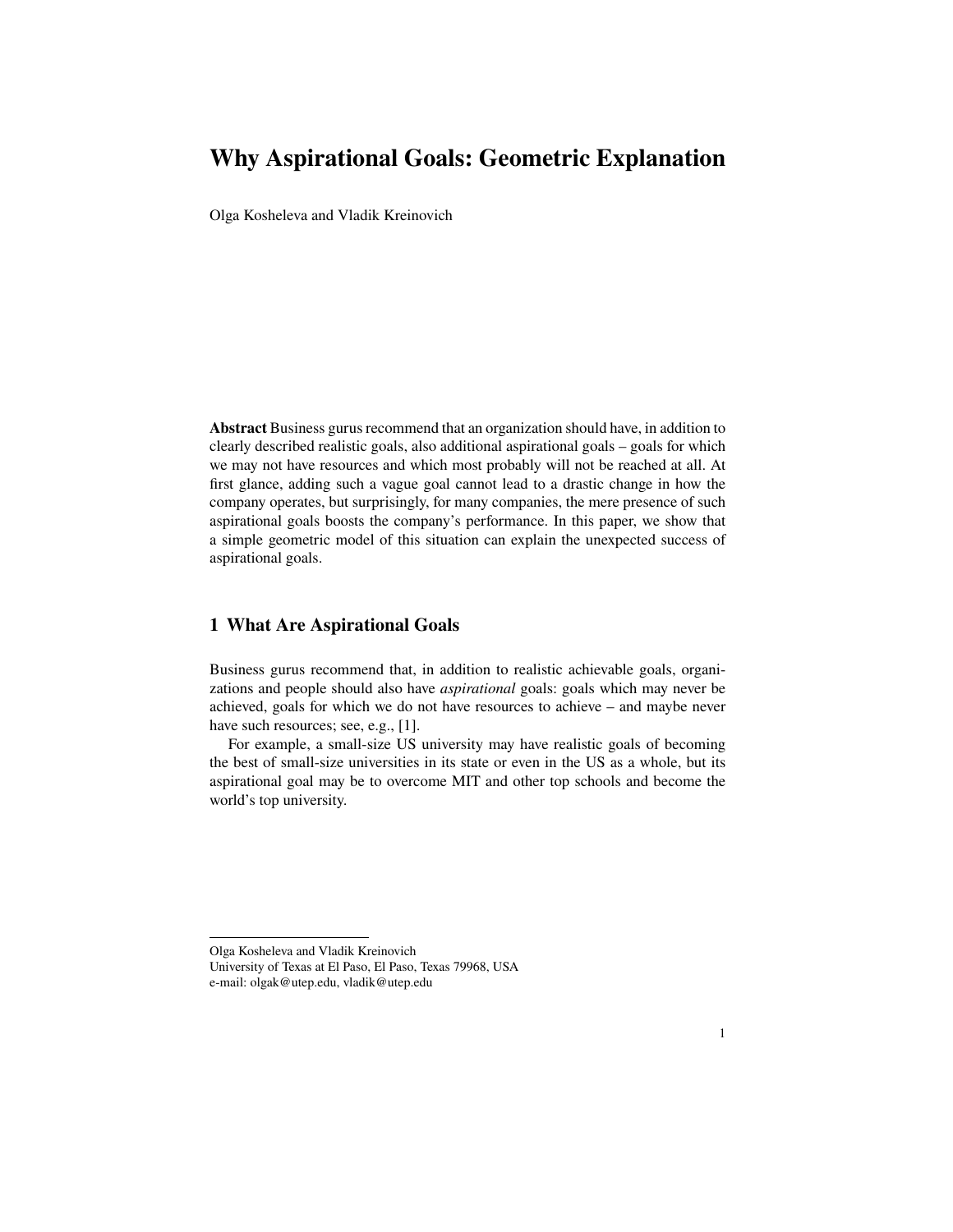#### **2 Can Aspirational Goals Help?**

A clear formulation of realistic goals helps the company – or an individual – to progress towards these goals. One of the main reasons why realistic goals help is that they provide a clear path to achieving these goals.

From this viewpoint, one would expect that vague pie-in-the-sky aspirational goals cannot be of much help. (Yes, sometimes, a visionary reaches his or her goals, but such situations are rare.)

#### **3 Surprisingly, Aspirational Goals Do Help**

Contrary to the above-mentioned natural pessimistic expectations, in practice, aspirational goals help: their presence often helps a company to achieve its realistic goals – provided, of course, that these goals are properly aligned with the realistic goals.

#### **4 But Why?**

A natural question is: how can we explain the success of aspirational goals? In this paper, we provide a simple geometric explanation of this success.

## **5 How to Describe Goals in Precise Terms: A Simplified Geometric Model**

To describe the current state of any system – in particular, the state of an organization or of an individual – we need to know the current values of the numerical characteristics  $x_1, \ldots, x_n$  characterizing this system. Thus, the current state can be naturally described as a point  $x = (x_1, \dots, x_n)$  with coordinates  $x_i$  in an *n*-dimensional space.

A realistic goal is, in effect, a description of the desired reasonably-short-term future state of the system. So, from this viewpoint, a goal can also be represented by an *n*-dimensional point  $y = (y_1, \ldots, y_n)$ , where  $y_1, \ldots, y_n$  are the values of the corresponding characteristics in the desired future state.

We want to go from the original state  $x$  to the state  $y$  corresponding to the realistic goal. In general, the fastest way to go from  $x$  to  $y$  is to follow a straight line from  $x$ to  $y$ :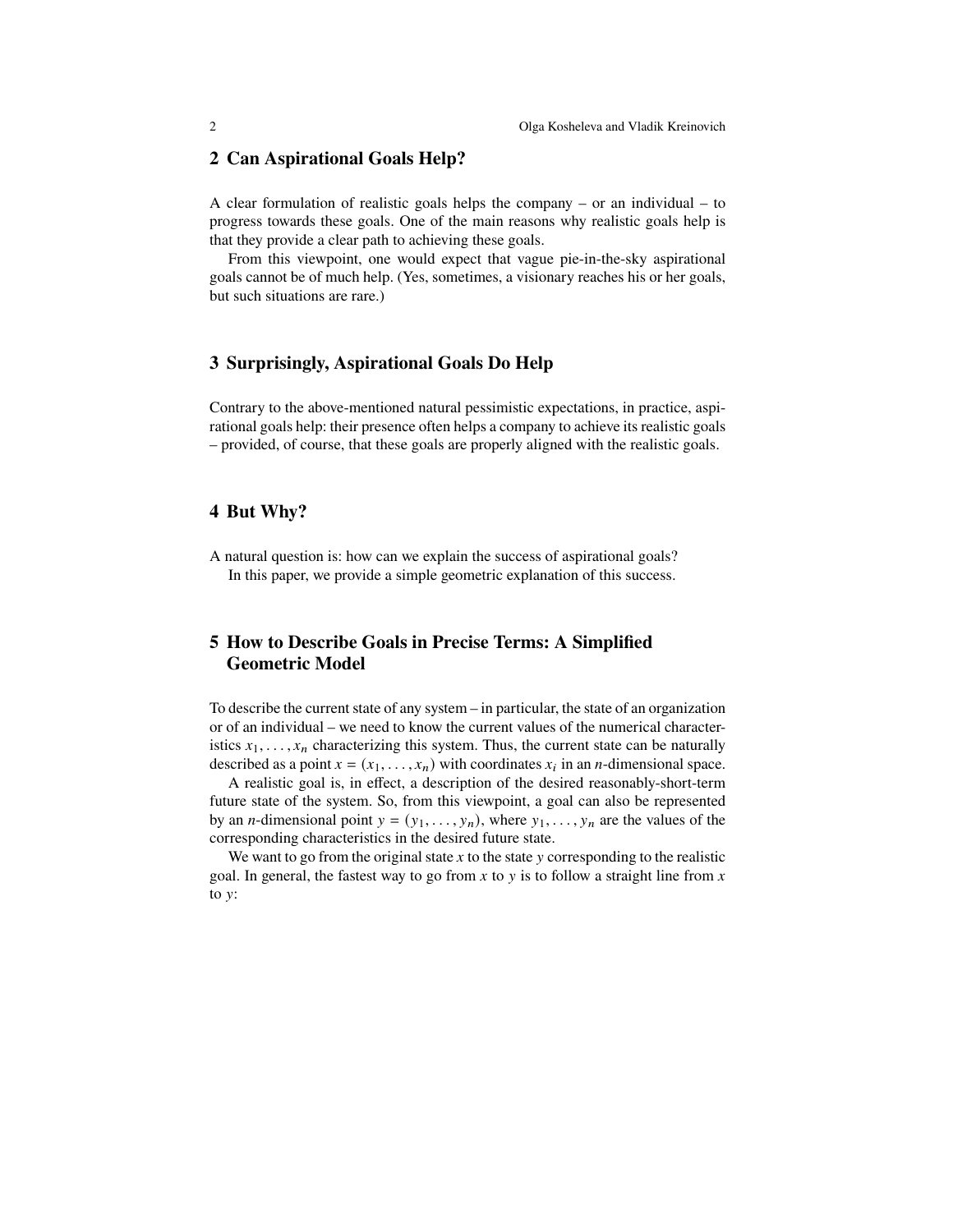Why Aspirational Goals: Geometric Explanation 3



### **6 In This Simplified Model, Aspirational Goals – Even When Perfectly Aligned – Cannot Help**

In this simplified description, if we supplement a realistic goal  $y$  with an additional aspirational goal  $z = (z_1, \ldots, z_n)$  – even the one which is perfectly aligned with the realistic goal  $y$  – the path from x to y remains the same.



In other words, in this simplified model, the addition of an aspirational model cannot help:

#### **7 A More Realistic Geometric Model**

Let us now consider a more realistic geometric model, namely, a model that takes uncertainty into account. Specifically:

- we usually have a very good information about the current state  $x$  of the system,
- however, we usually only know the future state with uncertainty.

For example, a university knows exactly how many students are enrolled now (e.g., 23,456) but even a realistic plan for increased future enrollment cannot be that accurate – it may say something like "around 30 thousand students", meaning, e.g., anywhere from 28 to 32 thousand.

From this viewpoint, since we do not know the exact future state of the system, the resulting trajectory is oriented not exactly towards the actual future goal  $y$ , but towards a point  $\tilde{y}$  which is  $\varepsilon$ -close close to y, where  $\varepsilon$  is the accuracy with which we can determine future goals: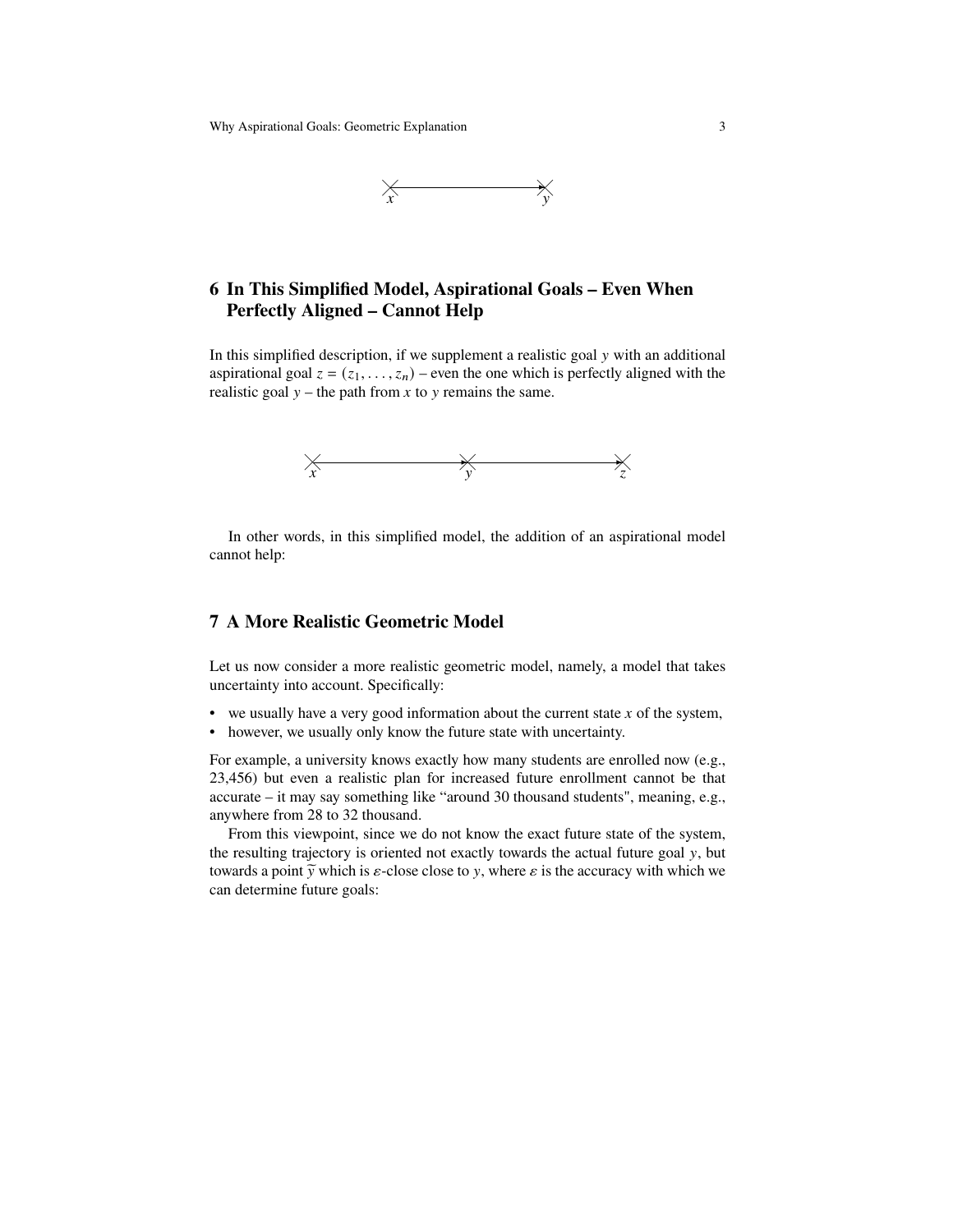4 Olga Kosheleva and Vladik Kreinovich



#### **8 What If We Now Add a Second Longer-Term Goal?**

Let us see what will happen if in this more realistic geometric model, we add a perfectly aligned additional longer-term goal – for which the corresponding state  $z$ is also known with the same accuracy  $\varepsilon$ :



Let us show that in this case, the deviation of the actual trajectory from the desired one is smaller than without the additional goal. Indeed:

• Without the additional model, the angle  $\alpha$  between the actual and desired trajectories is approximately equal to

$$
\alpha \approx \frac{\varepsilon}{d(x, y)},
$$

where  $d(x, y)$  is the distance between the current state x and the state y corresponding to the realistic goal. Thus, the deviation  $d$  of the resulting state  $\tilde{y}$  from the desired state  $y$  is approximately equal to

$$
d \approx \alpha \cdot d(x, y) \approx \varepsilon.
$$

• In the presence of a perfectly aligned additional mode, the angle  $\alpha_{\text{add}}$  between the actual and desired trajectories is approximately equal to

$$
\alpha_{\text{add}} \approx \frac{\varepsilon}{d(x, z)},
$$

where  $d(x, z)$  is the distance between the current state x and the state z corresponding to the additional goal. Thus, the deviation  $d_{\text{add}}$  of the resulting state  $y_{\text{add}}$ from the desired state  $y$  is approximately equal to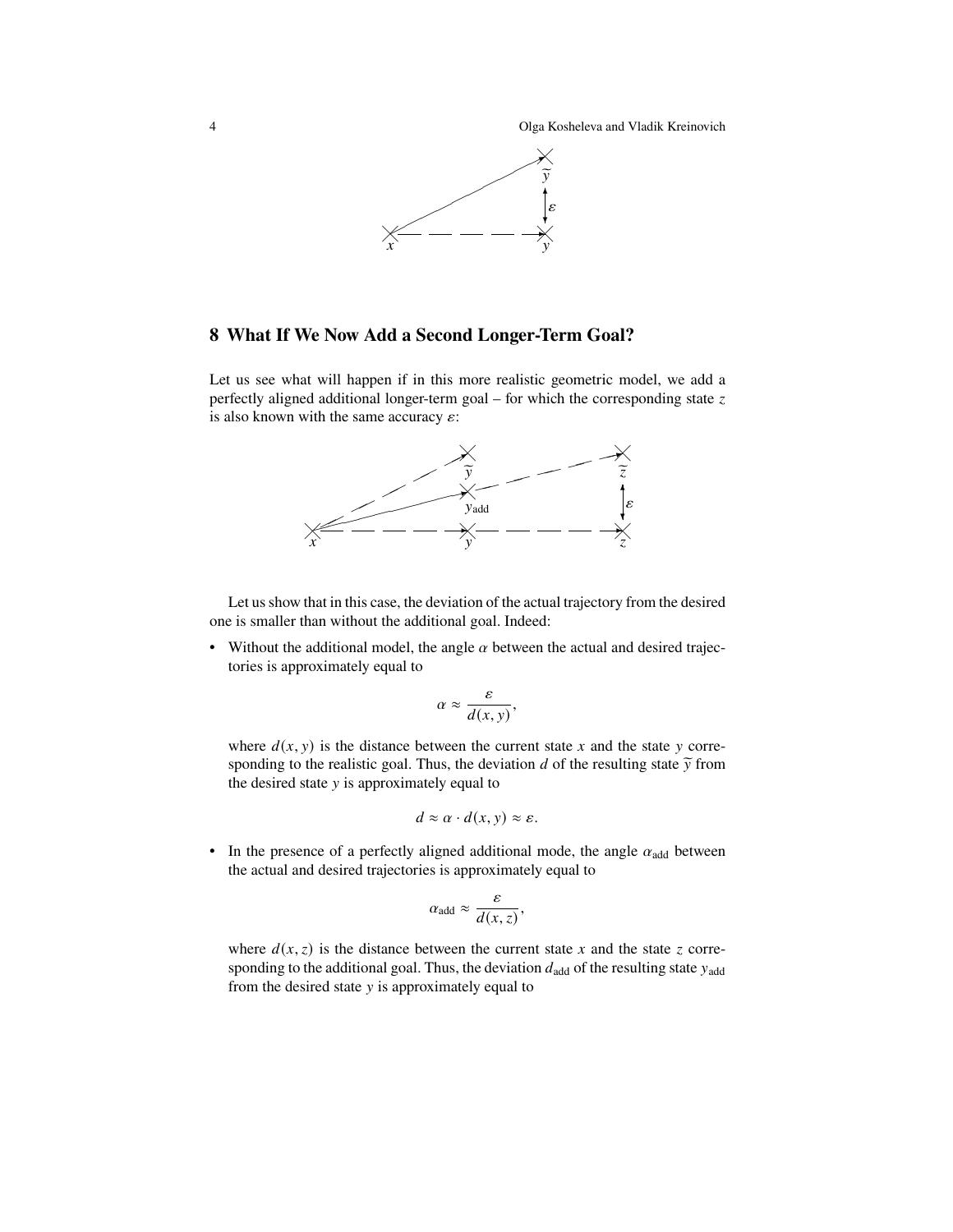Why Aspirational Goals: Geometric Explanation 5

$$
d_{\text{add}} \approx \alpha_{\text{add}} \cdot d(x, z) \approx \varepsilon \cdot \frac{d(x, y)}{d(x, z)}.
$$
 (1)

The additional model is a more longer-term goal than the realistic goal. Thus, the state  $\zeta$  corresponding to the additional goal is located further away from the current state x than the state y corresponding to the realistic goal y, i.e.,  $d(x, y) < d(x, z)$ . So, we have

$$
\frac{d(x, y)}{d(x, z)} < 1
$$

and therefore,

$$
d_{\text{add}} \approx \varepsilon \cdot \frac{d(x, y)}{d(x, z)} < \varepsilon = d.
$$

So, indeed, the addition of a longer-term goal – in particular, the addition of an aspirational goal – leads to a better system's performance.

## **9 How Longer-Term Shall We Go? Explanation for Using Aspirational Goals**

We explained why addition of an aspirational goal helps, but our explanation applies to adding any long-term goal – so why use aspiration goals and not other long-term goals?

According to the formula (1), different additional long-term goals help decrease the deviation from the desired trajectory. A natural idea is to select an additional goal for which this deviation is the smallest possible. According to the formula (1), to get the smallest deviation from the desired trajectory, we need to use the additional goal for which the distance between the states x and z is as large as possible – in other words, we need to select a goal  $\zeta$  which is as far in the future as possible. This is exactly what aspirational goals are about.

Thus, we have explained why namely aspirational goals are recommended – and why they work so well.

#### **Acknowledgments**

This work was supported in part by the National Science Foundation grants 1623190 (A Model of Change for Preparing a New Generation for Professional Practice in Computer Science), and HRD-1834620 and HRD-2034030 (CAHSI Includes), and by the AT&T Fellowship in Information Technology.

It was also supported by the program of the development of the Scientific-Educational Mathematical Center of Volga Federal District No. 075-02-2020-1478, and by a grant from the Hungarian National Research, Development and Innovation Office (NRDI).